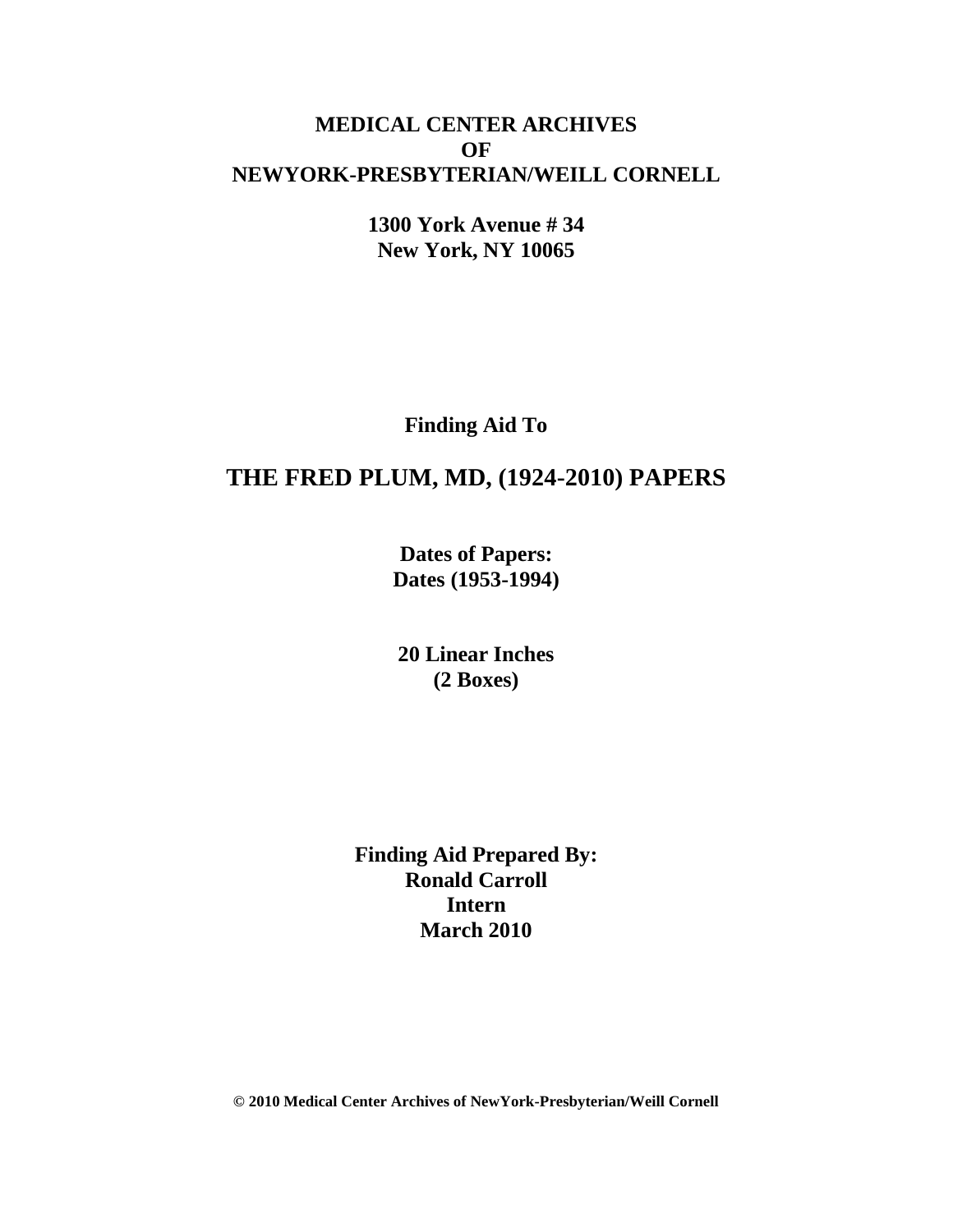### **PROVENANCE:**

Papers were donated to the medical center archives by the Department of Neurology.

#### **ADMINISTRATIVE/BIOGRAPHICAL NOTE:**

Fred Plum was born in Atlantic City, New Jersey on January 10, 1924. He received his B.A. from Dartmouth in 1944, and obtained his medical degree at Cornell University Medical College in 1947.

He began his career as an intern at New York Hospital. During the early 1950s, he first worked as a neurology instructor at Cornell University Medical College. In addition, Dr. Plum also headed the neurology section at the U.S. Naval Hospital in St. Albans, New York. In 1953, he became a professor at the University of Washington School of Medicine.

Dr. Plum returned to the medical center in 1963. At that time, he was appointed the Anne Parrish Titzell Professor and Neurologist-in-Chief of the Department of Neurology. In 1968, he became the first chairman of the department.

His tenure included being an active member on several committees and a frequent contributor to medical publications. Among the many responsibilities Dr. Plum has assumed over the years, he has been the Fellowship Committee Chairman of the National Multiple Sclerosis Society, an editor-in-chief of the Contemporary Neurology Series, and a member of the National Advisory Council for the National Institute of Neurological and Comunicative Disorders and Stroke.

As a neurologist, he has been at the forefront of the debate surrounding treatment options for patients who are still physically alive, but have suffered severe brain damage. Dr. Plum has testified before Congresss and written extensively on the subject. He also treated Richard Nixon after the former President suffered a stroke. President Nixon's living will indicated that he did not want a respirator used if he lost his coginitive functions. President Nixon passed away a few days after he fell ill.

Study of the brain can even generate a good deal of interest from the public. He had significant involvement with WNET's "Brain" Series in 1984. Dr. Plum also played a major role in a second production, "The Brain Reel."

He retired in 1998.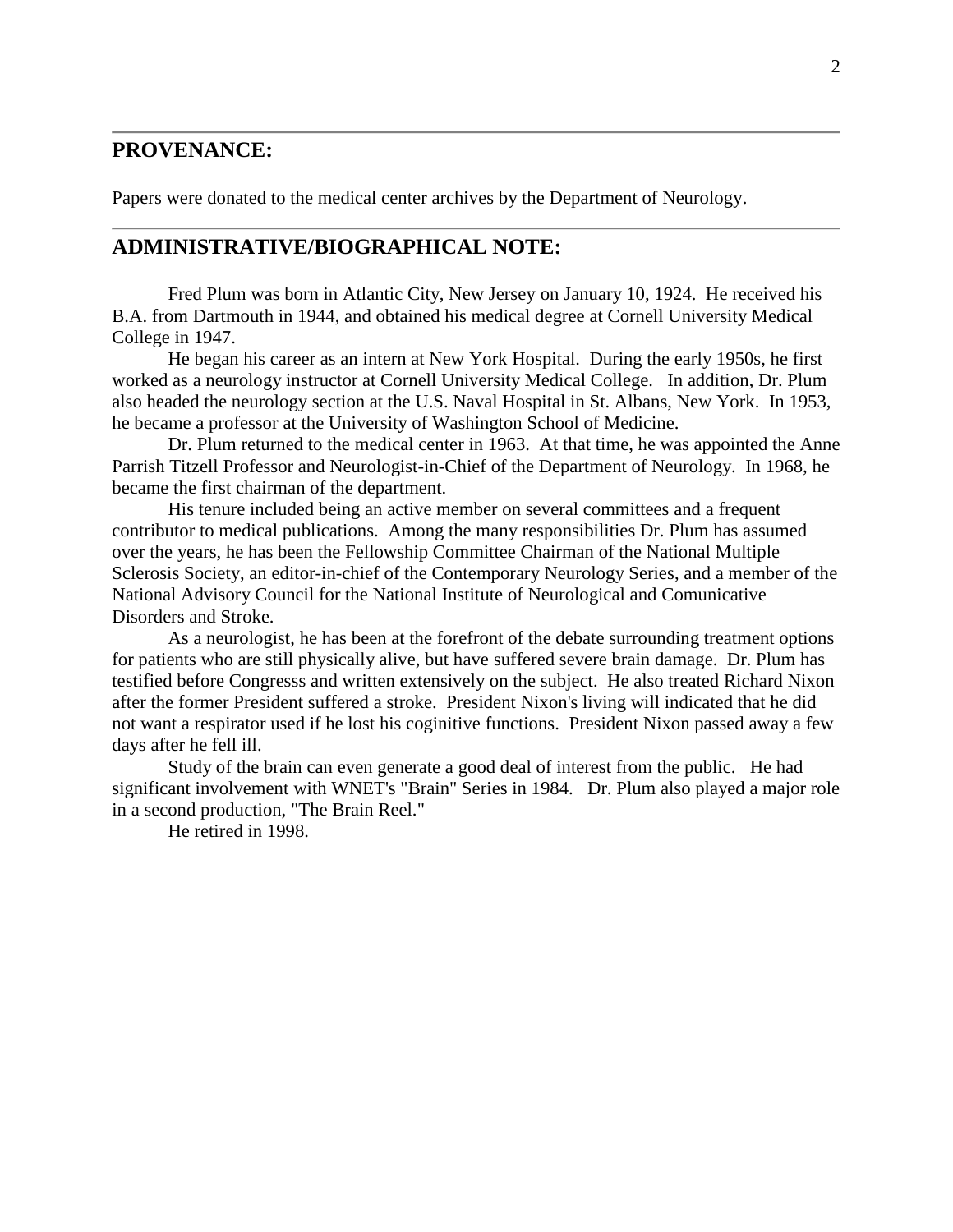# **SCOPE AND CONTENT NOTE:**

The collection provides considerable insight into Fred Plum's career as an educator. Class lecture notes comprise a sizeable portion of his papers. There are also letters to colleagues, speeches given at various conferences, and records pertaining to committees in which he was a member. The collection of papers is divided into five series: Lecture Notes (1958-1992), Correspondence (1975-1991), Speeches, Papers, & Manuscripts (1953-1991), Committees (1977-1991), and Administrative (1977-1994).

#### **Series I: Lecture Notes, 1958-1992 (Box 1)**

This series, arranged alphabetically, contains his class lesson plans for a variety of neurological topics ranging from Apneustic Breathing to Hepatic Encephalopathy and Vascular Disease of the Brain.

#### **Series II: Correspondence, 1975-1991 (Box 1)**

This series, arranged alphabetically, focuses on letters written by Dr. Plum pertaining to items such as coma cases, Senator Javits's congressional testimony, and his WNET "brain series."

#### **Series III: Speeches, Papers, & Manuscripts, 1953-1991 (Box 1)**

This series, arranged alphabetically, includes Dr. Plum's papers on issues such as how neurological damage can be avoided through medical treatment, a patient's right to die, dementia, and reviews of articles written by other physicians.

#### **Series IV: Committees, 1977-1991 (Box 1)**

This series, arranged alphabetically, chronicles his participation on various committees including one formed to discuss patients with terminal illness, his role within the International Stroke Society, and his evaluation of neurological residencies.

#### **Series V: Administrative, 1977-1994 (Box 2)**

This series, arranged alphabetically, maintains a record of Neurology Department activities during the 1980s, a staff list for the years 1977-1994, and a research grant application.

# **ACCESS RESTRICTIONS:**

None.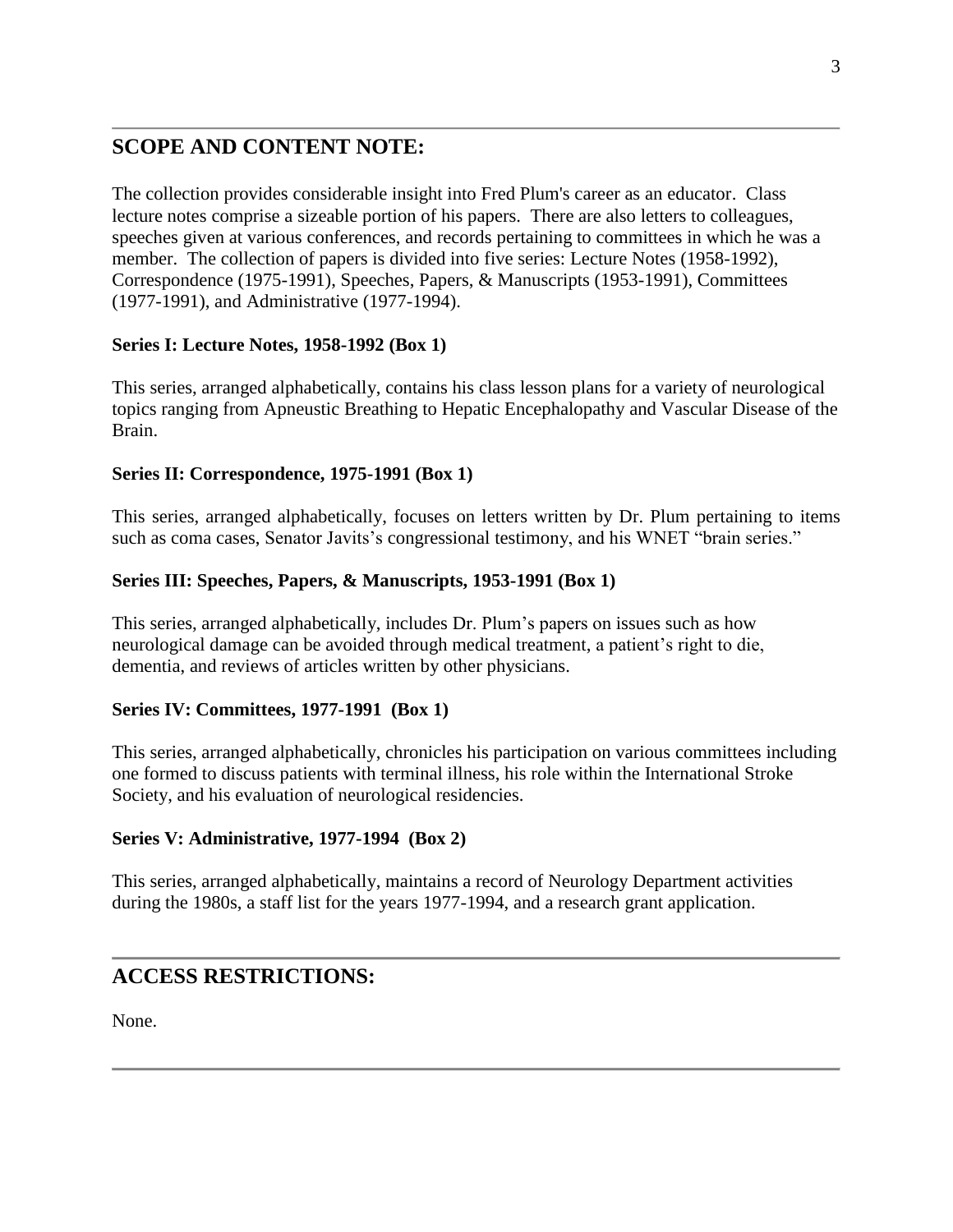# **BOX AND FOLDER LIST:**

## **Box 1: Series I: Lecture Notes, 1958-1992**

| <b>Folder:</b> | <b>Description:</b>                                                 |
|----------------|---------------------------------------------------------------------|
| $\mathbf{1}$   | Aging/Dementia, 1987                                                |
| $\overline{2}$ | Apneustic Breathing, 1963                                           |
| 3              | Apraxia, 1960-1968                                                  |
| $\overline{4}$ | Autonomic Nervous System, 1969                                      |
| 5              | Barbiturates, 1960-1967                                             |
| 6              | Bladder, undated                                                    |
| 7              | Brain Functions/Cognitive Disorders, 1984-1989                      |
| $8\,$          | Cerebral Circulation, 1975-1983                                     |
| 9              | Cerebral Seizures, 1969-1970                                        |
| 10             | Cerebrospinal Fluid, undated                                        |
| 11             | Cervical Spine Disorders, undated                                   |
| 12             | Cheyne-Stokes Respiration, undated                                  |
| 13             | Coma, 1979-1989                                                     |
| 14             | Coma, September 1990                                                |
| 15             | Conscious/Coma/Herma, 1989                                          |
| 16             | CSF and Regulation of Respiration, undated                          |
| 17             | Delirium, undated                                                   |
| 18             | Dementia, 1978-1992                                                 |
| 19             | Dysphagia, undated                                                  |
| 20             | Encephalitis, undated                                               |
| 21             | Epilepsy, 1968-1980                                                 |
| 22             | Headache, 1965                                                      |
| 23             | Hepatic Encephalopathy, 1976-1981                                   |
| 24             | Metabolic Encephalopathy, 1959-1976                                 |
| 25             | Migraine, undated                                                   |
| 26             | Mind/Brain, undated                                                 |
| 27             | Motor System/Disorders, 1984-1985                                   |
| 28             | Muscle Disease, 1959                                                |
| 29             | Neurogenic Abnormalities in Human Respiration, undated              |
| 30             | Neurological Diagnosis Introductory Lecture, 1965                   |
| 31             | Neurological History/Exam, 1966-1979                                |
| 32             | Neurological Nursing, 1960                                          |
| 33             | Neuro-ophthalmology, 1965                                           |
| 34             | Neurosciences Institute Special Teaching Program, 1984              |
| 35             | PET in the Vegetative State and Focal Cognitive Disorder, 1984-1987 |
|                | (HIPAA Restricted)                                                  |
| 36             | Respiratory Failure, undated                                        |
| 37             | Respiratory Neurogenesis (Regulation), 1958-1978                    |
| 38             | Sensation, 1967-1974 (lecture notes) (Reprints used 1927-1970)      |
| 39             | Syncope, undated                                                    |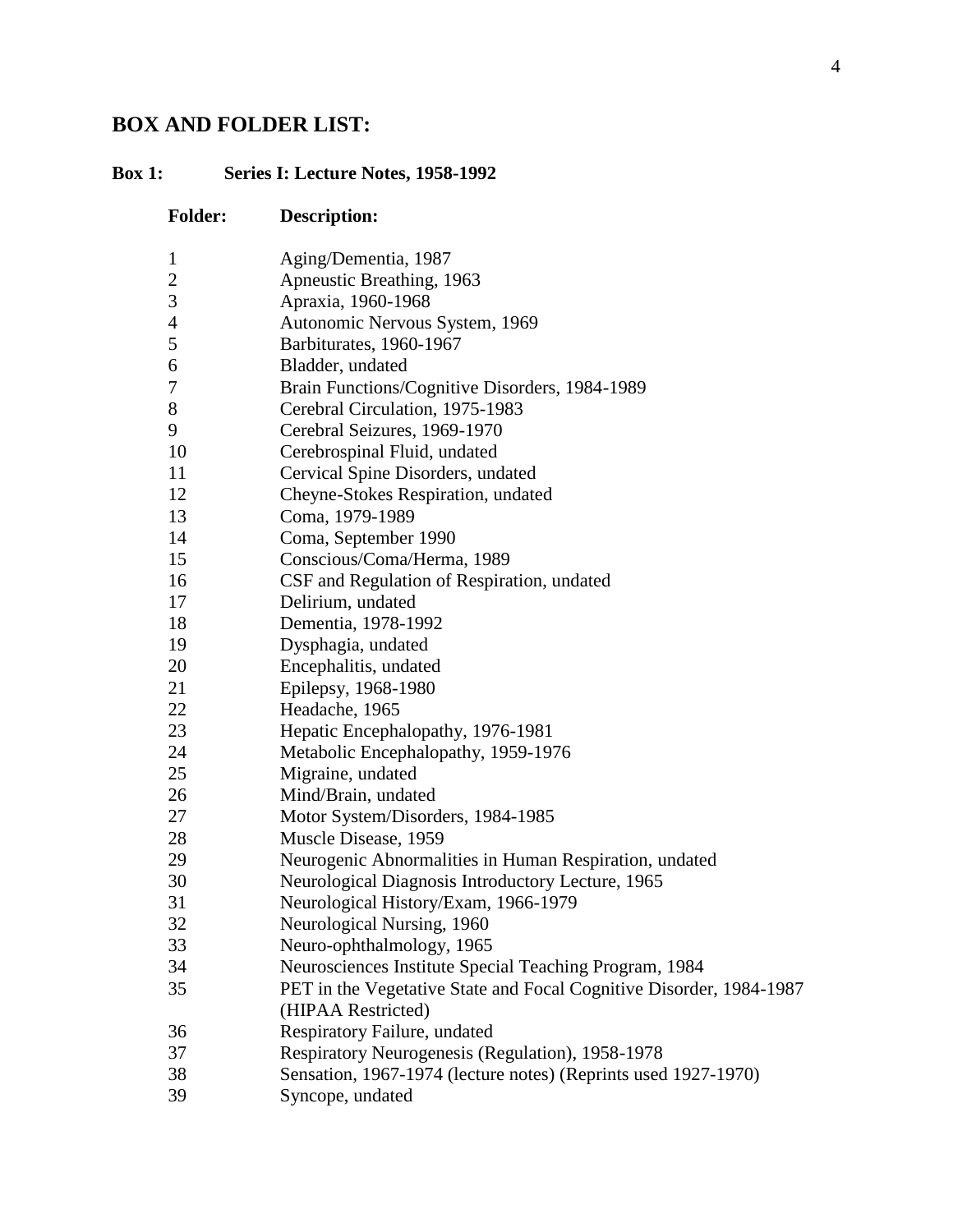### **Box 1: Series I: Lecture Notes, 1958-1992 Continued...**

| <b>Folder:</b> | <b>Description:</b> |
|----------------|---------------------|
|----------------|---------------------|

| 40 | Vascular Disease of the Brain, 1962-1987 |
|----|------------------------------------------|
| 41 | Vertigo, 1958-1962                       |
| 42 | Vestibular Ocular Control, 1981          |

## **Box 1: Series II: Correspondence, 1975-1991**

### **Folder: Description:**

| 43 | Annals of Neurology, correspondence, 1987-1989                       |
|----|----------------------------------------------------------------------|
| 44 | Annals of Neurology, Editor Selection Committee, 1989-1991           |
| 45 | Baringer, J. Richard, correspondence, 1986-1987                      |
| 46 | Brain Death Material, 1975-1984                                      |
| 47 | "The Brain Reel": General Pictures, 1986                             |
| 48 | Denny-Brown, D.E., Material, 1975-1982                               |
| 49 | Coma Cases, 1976-1982 (HIPAA Restricted)                             |
| 50 | Dobkin, Bruce - volume on Neurological Rehabilitation, 1989-1991     |
| 51 | Javits, Jacob K. Material (including Congressional testimony by Fred |
|    | Plum, MD), 1983-1984                                                 |
| 52 | Silberberg: Brain Campaign, 1986                                     |
| 53 | University of British Columbia - Site Visit, 5/8-9/1984              |
| 54 | WNET "Brain" Series, 1978-1984                                       |
| 55 | WNET "Brain" Series (Transcript), 1980                               |

### **Box 1: Series III: Speeches, Papers, & Manuscripts, 1953-1991**

**Folder: Description:**

| 56 | Alpha Omega Alpha Lecture, 1978-1980 (includes personal info)             |
|----|---------------------------------------------------------------------------|
| 57 | Brown Inaugural Lecture, 1976-1987                                        |
| 58 | Contributions of Medicine and Neuroscience to Preventing Neurological     |
|    | Damage, December 1975                                                     |
| 59 | Distinguished Senate Speaker Series - Loyola University Stritch School of |
|    | Medicine, 1980-1984                                                       |
| 60 | "Ille Symposium International de Circulation," November 3-4, 1983         |
| 61 | International Congress on Functions in the Aging Brain from               |
|    | Physiological Aging to Dementia - Paris, 4/8-15/1984                      |
| 62 | Manuscripts-New York Times, March 15, 1976                                |
| 63 | Medicine Essays including: "The Public Good One's Own" by Walsh           |
|    | McDermott, 1953-1980                                                      |
| 64 | Metabolic Dementias, undated                                              |
| 65 | Neurological Diagnosis-Introductory Lecture, 1981-1990                    |
|    |                                                                           |